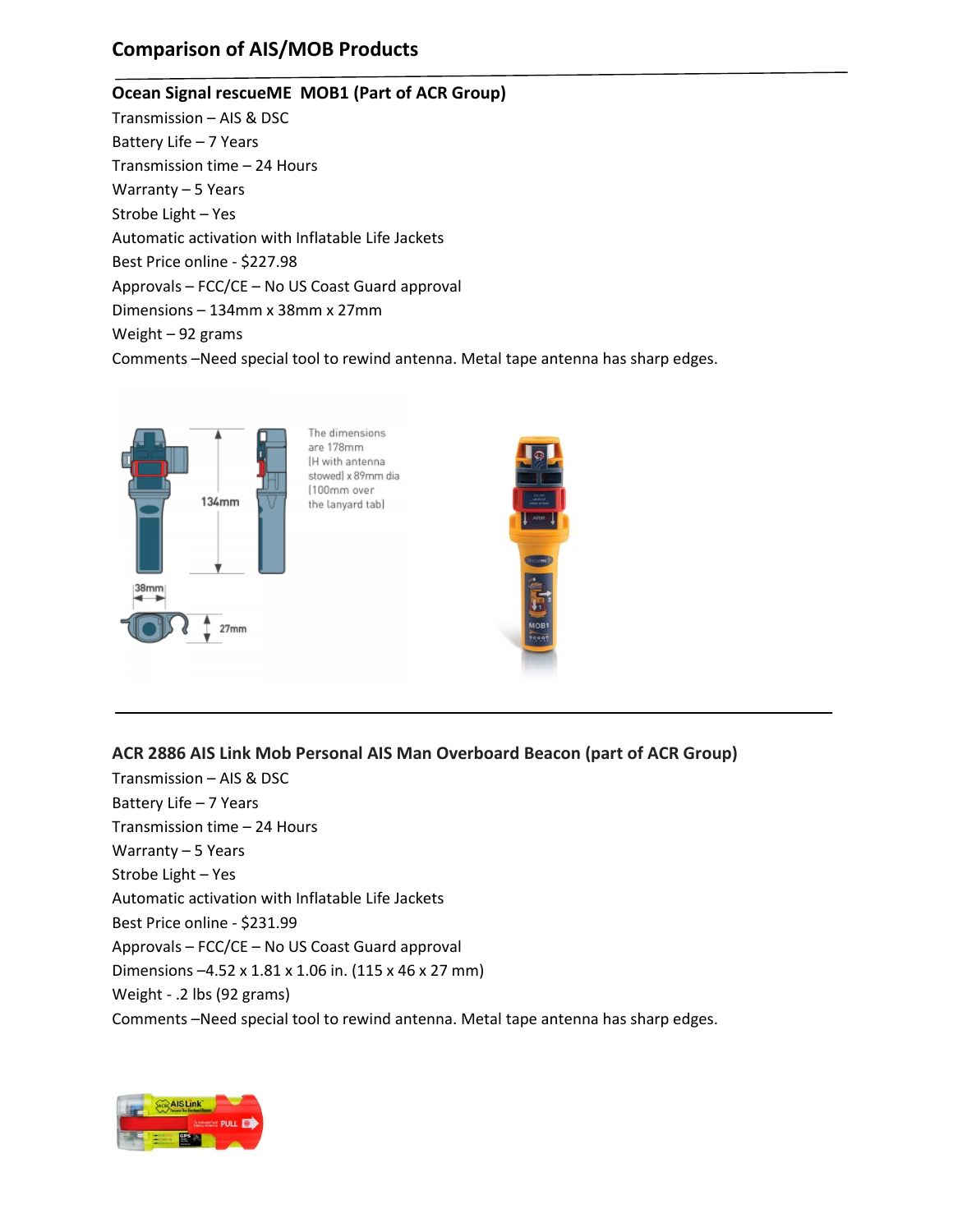#### **Nautilus Lifeline Marine Rescue GPS**

Transmission – AIS & DSC Battery Life – 5 Years Transmission time – 29 Hours Warranty – 1 Years Strobe Light – No Automatic activation with Inflatable Life Jackets Best Price online - \$169.00 Approvals – FCC/CE /Industry Canada – No US Coast Guard approval Dimensions –2.9 x 3.8 x 1.5 inch (75 x 97 x 39mm) Weight - .29 lbs (131 grams) Comments –Need special tool to rewind antenna.



# **Sea Angel AIS Flare ECO (Recreational)**

Transmission – AIS & DSC Battery Life – 5 Years Transmission time – 72 Hours Warranty – 5 Years Strobe Light – Yes Automatic activation with Inflatable Life Jackets Best Price online - \$239.00 Approvals – FCC/CE /US Coast Guard Dimensions –2.44 x 1.65 x 1.10 inch excl. antenna Weight - .2 lbs (90 grams) Comments – Only US Coast Guard approved AIS/MOB available in US.

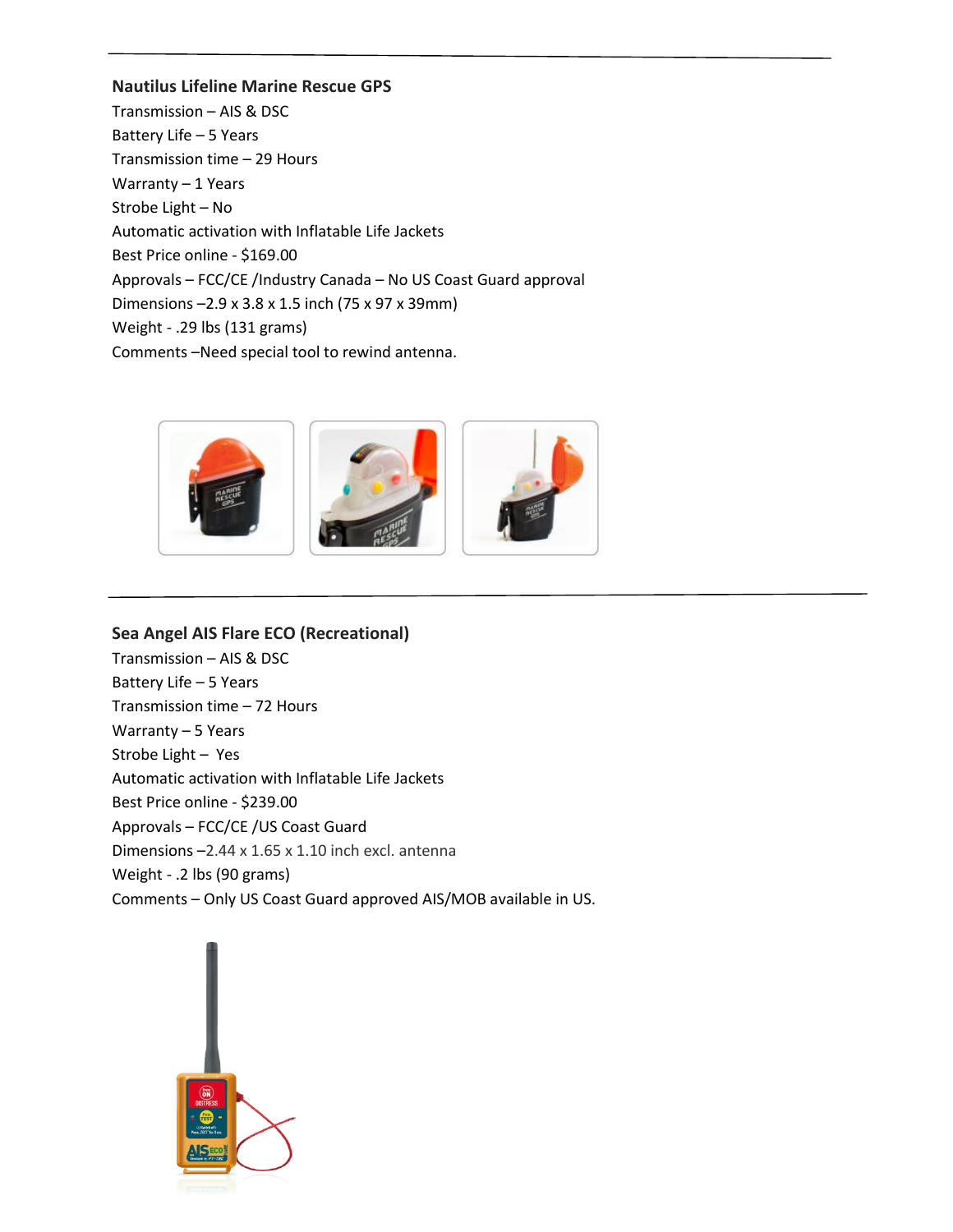**Sea Angel AIS SA15 Flare (Commercial)** Transmission – AIS & DSC Battery Life – 7 Years Transmission time – 96 Hours Warranty – 5 Years Strobe Light – Yes Automatic activation with Inflatable Life Jackets Best Price online - \$289.00 Approvals – FCC/CE /US Coast Guard/SOLAS Dimensions –2.44 x 1.65 x 1.10 inch excl. antenna Weight - .2 lbs (90 grams) Comments – Only SOLAS approved AIS MOB available in the world.



**McMurdo Smartfind S20 /Kannad Marine R10/Onwa KS-33R AIS Man Overboard Device**

Transmission – AIS (No DSC) Battery Life – 7 Years Transmission time – 24 Hours Warranty – 1 Year Strobe Light – Yes Automatic activation with Inflatable Life Jackets Best Price online - \$189.95 Approvals – FCC/CE – No US Coast Guard approval Dimensions – 27 x 47 x 124mm (1.1" x 1.6" x 4.7") Weight - 120g ( 4.23 oz) Comments –Metal tape antenna has sharp edges.